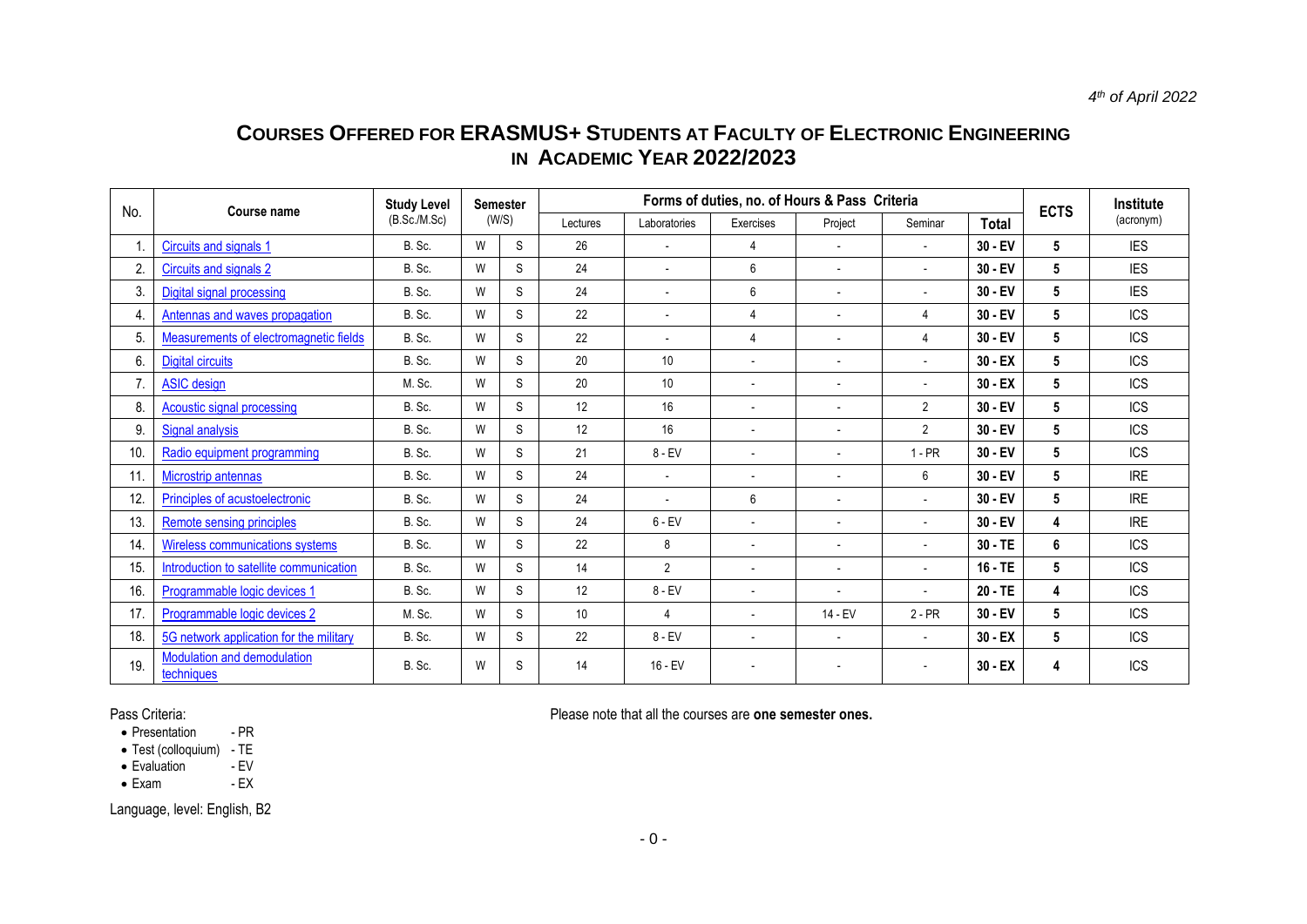<span id="page-1-0"></span>

| Subject:                | <b>CIRCUITS AND SIGNALS 1</b> |                                                                  |                          |  |  |  |  |
|-------------------------|-------------------------------|------------------------------------------------------------------|--------------------------|--|--|--|--|
| Faculty:<br>Department: |                               | <b>Electronic Engineering</b><br>Institute of Electronic Systems |                          |  |  |  |  |
| Study level:<br>B.Sc.   |                               | Language:<br><b>English</b>                                      | <b>ECTS</b> points:<br>ხ |  |  |  |  |

| Semester |        | Forms of duties, no. of Hours & Pass Criteria<br>(Presentation - PR; Test (colloquium) - TE; Evaluation - EV; Exam - EX) |                |           |                |                |           |  |
|----------|--------|--------------------------------------------------------------------------------------------------------------------------|----------------|-----------|----------------|----------------|-----------|--|
|          |        | Lectures                                                                                                                 | Laboratories   | Exercises | Project        | Seminar        | Total     |  |
| Winter   | Summer | 26                                                                                                                       | $\blacksquare$ | 4         | $\blacksquare$ | $\blacksquare$ | $30 - EV$ |  |

Author(s): Prof. D.Sc. Ph.D. E.E. Stanisław Osowski

**Leading lecturer:** Prof. D.Sc. Ph.D. E.E. Stanisław Osowski

## **THE COURSE COVERS:**

Basic notions of circuits and signals. Circuit elements and their description: resistor, capacitor, inductor, independent and controlled sources. Ohm and Kirchhoff's laws. Simplification of resistive circuits. Sinusoidal signal and its description. Complex symbolic analysis of RLC circuits in steady state. Models o real coil and capacitor. Powers in electrical circuits: instantaneous, active, reactive and apparent power. Power matching in RLC circuits. Methods of analysis of complex circuits: Thevenin and Norton theorems, mesh and nodal analysis, superposition theorem. Magnetically coupled circuits: elimination of coupling, calculation of currents and voltages in magnetically coupled circuits. Transformer. Resonance phenomena in RLC circuits: series and parallel resonance, frequency characteristics. Nonsinusoidal signals: Fourier series, exponential form of Fourier series. Parseval theorem. Calculation of rms values of non-sinusoidal signals, power of non-sinusoidal signals and circuits. Calculation of currents and voltages in circuits at non-sinusoidal excitation. Three-phase circuits: star and delta topologies, calculation of currents and power in – phase circuits. Measurements of power in 3-phase circuits.

#### **EFFECTS OF EDUCATION:**

To gain fundamental knowledge on electrical circuits containing resistors, capacitors, coils including magnetic coupling and transformers. To be able to formulate and apply different methods and algorithms of analysis of circuits in steady states, including 3-phase circuits.

#### **PRECEDING COURSES: None**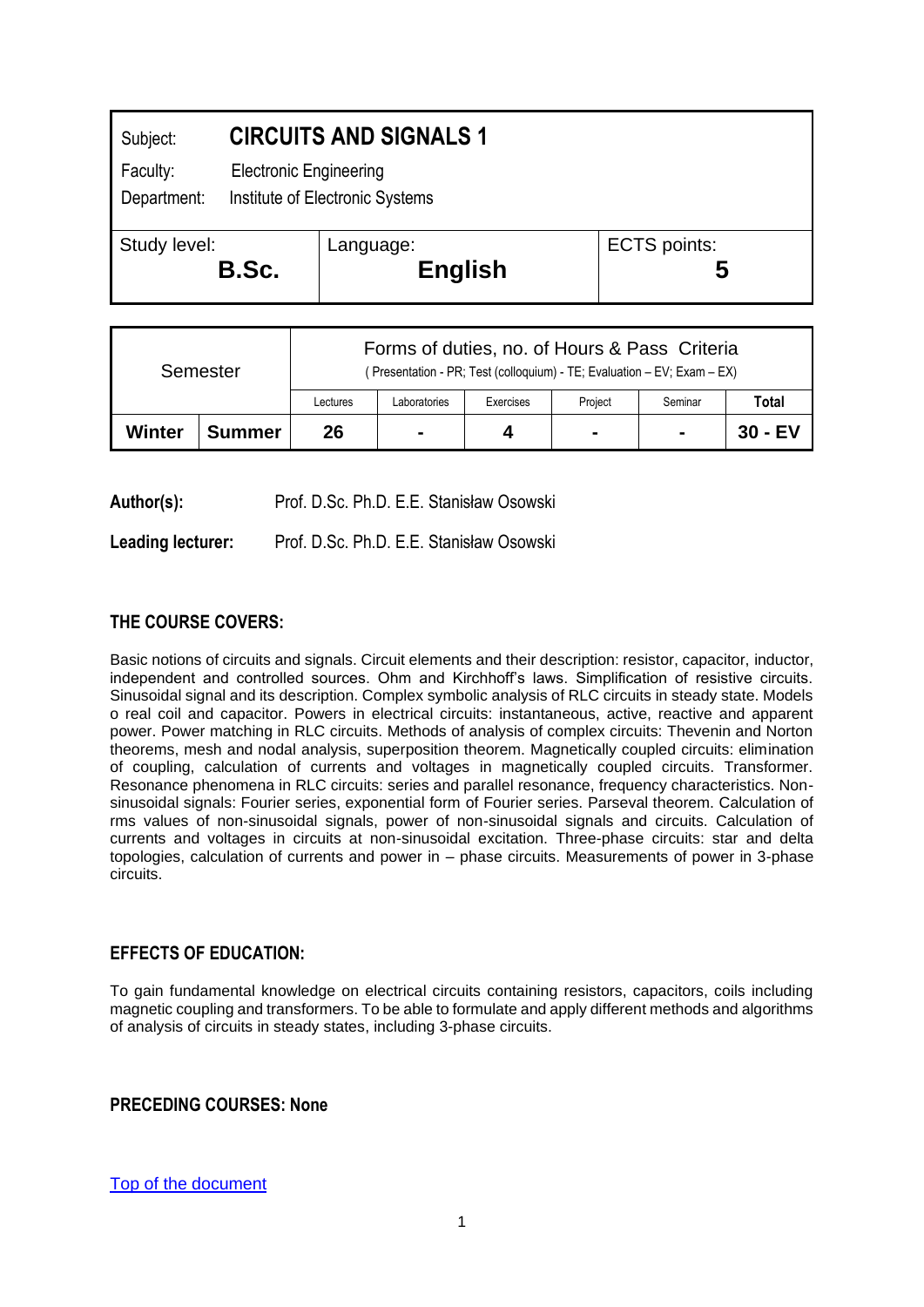<span id="page-2-0"></span>

| Subject:                |  | <b>CIRCUITS AND SIGNALS 2</b>                                    |                     |  |  |  |  |  |
|-------------------------|--|------------------------------------------------------------------|---------------------|--|--|--|--|--|
| Faculty:<br>Department: |  | <b>Electronic Engineering</b><br>Institute of Electronic Systems |                     |  |  |  |  |  |
| Study level:<br>B.Sc.   |  | Language:<br><b>English</b>                                      | <b>ECTS</b> points: |  |  |  |  |  |
|                         |  |                                                                  |                     |  |  |  |  |  |

| Semester |               | Forms of duties, no. of Hours & Pass Criteria<br>(Presentation - PR; Test (colloquium) - TE; Evaluation – EV; Exam – EX) |                |           |                |                |           |  |
|----------|---------------|--------------------------------------------------------------------------------------------------------------------------|----------------|-----------|----------------|----------------|-----------|--|
|          |               | Lectures                                                                                                                 | Laboratories   | Exercises | Project        | Seminar        | Total     |  |
| Winter   | <b>Summer</b> | 24                                                                                                                       | $\blacksquare$ | 6         | $\blacksquare$ | $\blacksquare$ | $30 - EV$ |  |

Author(s): Prof. D.Sc. Ph.D. E.E. Stanisław Osowski

**Leading lecturer:** Prof. D.Sc. Ph.D. E.E. Stanisław Osowski

#### **THE COURSE COVERS:**

Basic notions of transient state in electrical circuits. Commutation laws. Differential description of circuits. State space descriptions of circuits in transient state. Computer methods of solution of state space equations. Laplace transformation and its application in transient state analysis of RLC circuits. Transient state in RL, RC and RLC circuits. Transfer function, impulse and step response. Stability of circuits. Frequency characteristics of electrical circuits. Examples of typical transfer functions: differential and integral blocks, phase shifter, 2-nd order transfer functions. Two-port networks and their matrix descriptions. Connections of two-ports. Overview of typical two–ports: converters and inverters, gyrator, NIC, controlled sources. Ideal operational amplifier, its properties and applications. Signal flow graphs. Application of signal flow graphs for analysis of circuits containing operational amplifiers.

## **EFFECTS OF EDUCATION:**

To learn different methods of analysis transient phenomena in electrical RLC circuits: their description and solution methods. To get acquainted with different arrangements of 2-port networks, their description and analysis in frequency and time domain and their application in filtering the signals.

**PRECEDING COURSES: None.**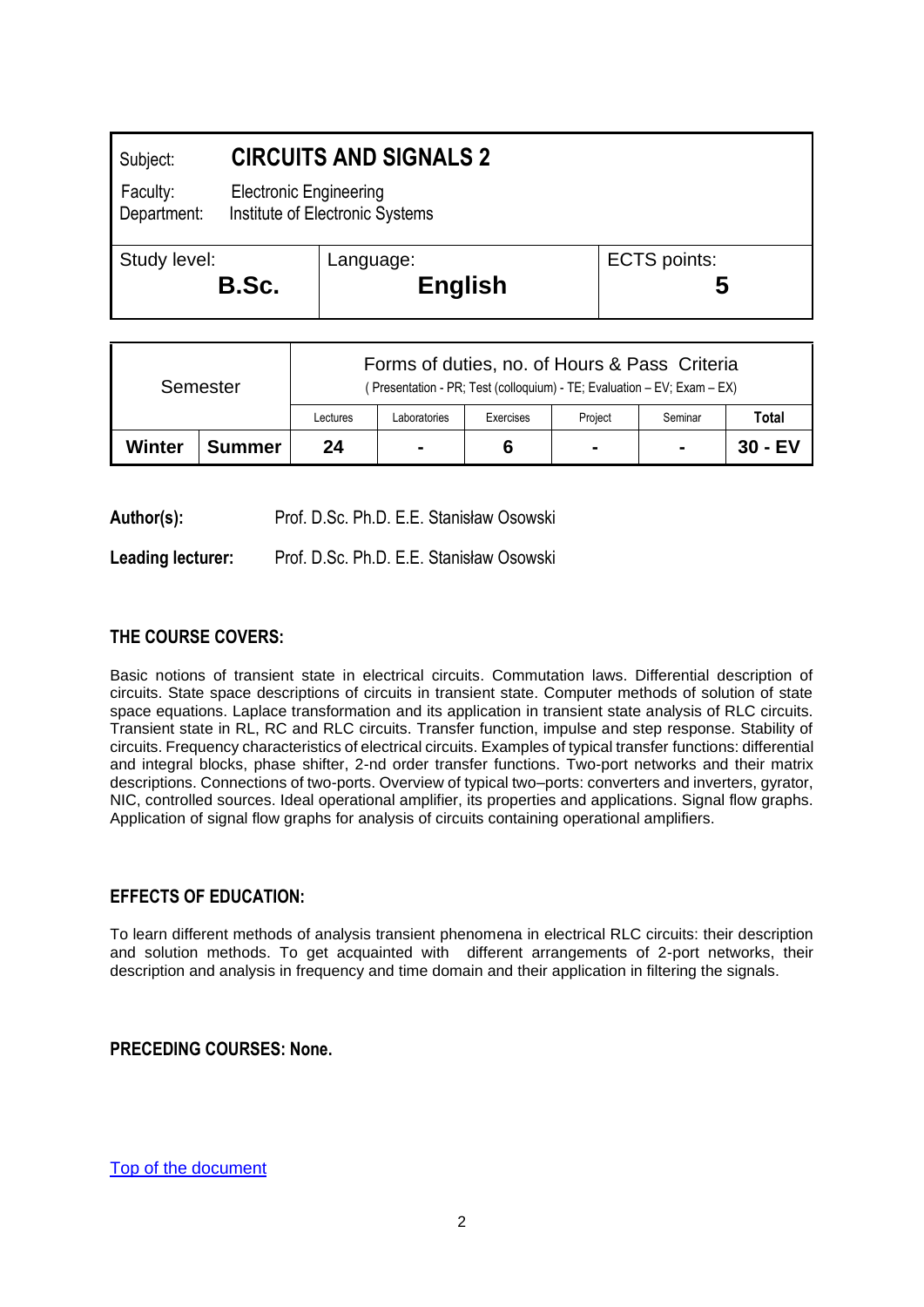<span id="page-3-0"></span>

| Subject:                | <b>DIGITAL SIGNAL PROCESSING</b> |                                 |                     |  |  |  |  |
|-------------------------|----------------------------------|---------------------------------|---------------------|--|--|--|--|
| Faculty:<br>Department: | <b>Electronic Engineering</b>    | Institute of Electronic Systems |                     |  |  |  |  |
| Study level:            |                                  | Language:                       | <b>ECTS</b> points: |  |  |  |  |
|                         | B.Sc.                            | <b>English</b>                  | C                   |  |  |  |  |

| Semester |               | Forms of duties, no. of Hours & Pass Criteria<br>(Presentation - PR; Test (colloquium) - TE; Evaluation - EV; Exam - EX) |              |           |                |                |         |  |
|----------|---------------|--------------------------------------------------------------------------------------------------------------------------|--------------|-----------|----------------|----------------|---------|--|
|          |               | Lectures                                                                                                                 | Laboratories | Exercises | Project        | Seminar        | Total   |  |
| Winter   | <b>Summer</b> | 24                                                                                                                       | -            | 6         | $\blacksquare$ | $\blacksquare$ | 30 - EV |  |

**Author(s):** Prof. D.Sc. Ph.D. E.E. Stanisław Osowski

**Leading lecturer:** Prof. D.Sc. Ph.D. E.E. Stanisław Osowski

## **THE COURSE COVERS:**

Discrete signals. Fourier transformation of signals: Discrete Fourier Transformation (DFT), FFT implementation of DFT, Practical aspects of discrete Fourier transformation. Z transformation of signals. Filtering of discrete signals: discrete filters, design of discrete filters: the analog prototype and direct methods of discrete filter design. Application of Matlab in filter design and analysis. Statistical processing of stochastic signals. Statistical moments, Correlation functions and their properties, Power spectral density, Estimation of spectra and statistical moments.

#### **EFFECTS OF EDUCATION:**

To learn different Fourier representations of discrete signals and description of discrete systems in complex plane. To learn the methods of designing discrete filters. To get acquainted with stochastic signals and their description in time and frequency domains.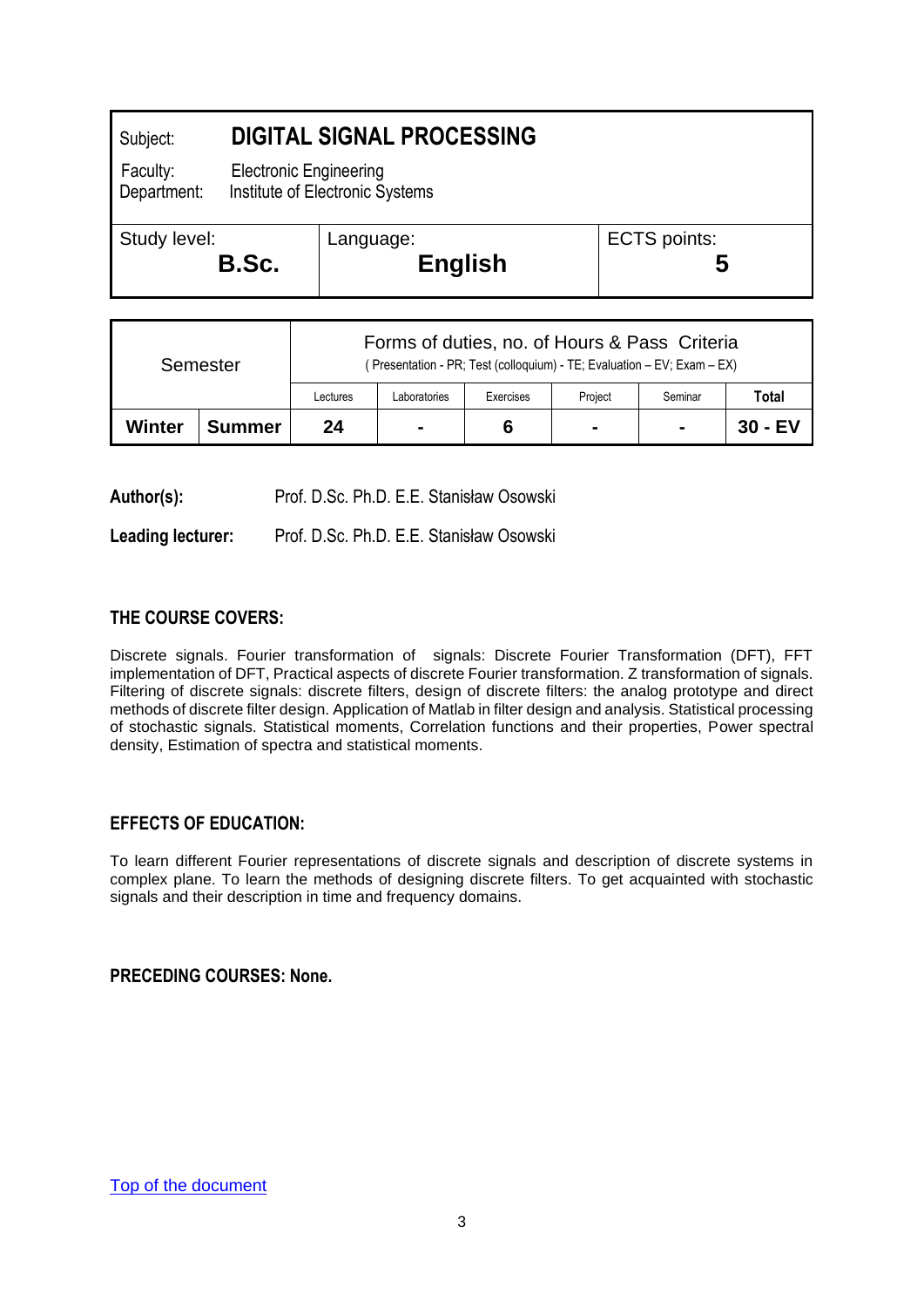<span id="page-4-0"></span>

| Subject:                | <b>ANTENNAS AND WAVE PROPAGATION</b> |                                     |  |                     |  |  |  |
|-------------------------|--------------------------------------|-------------------------------------|--|---------------------|--|--|--|
| Faculty:<br>Department: | <b>Faculty of Electronics</b>        | Institute of Communications Systems |  |                     |  |  |  |
| Study level:            | B.Sc.                                | Language:<br><b>English</b>         |  | <b>ECTS</b> points: |  |  |  |

| Semester |               | Forms of duties, no. of Hours & Pass Criteria<br>(Presentation - PR; Test (colloquium) - TE; Evaluation – EV; Exam – EX) |              |           |                |         |           |  |  |
|----------|---------------|--------------------------------------------------------------------------------------------------------------------------|--------------|-----------|----------------|---------|-----------|--|--|
|          |               | Lectures                                                                                                                 | Laboratories | Exercises | Project        | Seminar | Total     |  |  |
| Winter   | <b>Summer</b> | 22                                                                                                                       |              | 4         | $\blacksquare$ | Δ       | $30 - EV$ |  |  |

**Author(s):** Prof. D.Sc. Ph.D. E.E. Roman Kubacki

**Leading lecturer:** Prof. D.Sc. Ph.D. E.E. Roman Kubacki

## **THE COURSE COVERS:**

Theory of antennas and waves propagation with emphasis on their engineering applications. Explanation of the wave equations, plane wave propagation, Poynting's vector with Maxwell's equations as a starting point. The radiation theory for simple models of antennas such as elemental dipole and half-wave antenna. Explanation required for good understanding of the antenna theory in practical applications. Examples of new antenna technologies and forms of emission with the special attention on cellular base station antennas and microstrip antennas. Simple and practical calculations of the electromagnetic field emitted from popular antennas as well as the physical explanation of these phenomena. Examples of the newest form of emission from smart/adaptive antenna array in 5G cellular telephony system.

#### **EFFECTS OF EDUCATION:**

To gain the fundamental relationships of wave propagation staring with the elemental dipole and halfwave antenna and finishing on the smart/adaptive antenna array in 5G cellular telephony system. Knowledge of the practical engineering calculations of the electromagnetic field strength or power density in practical applications.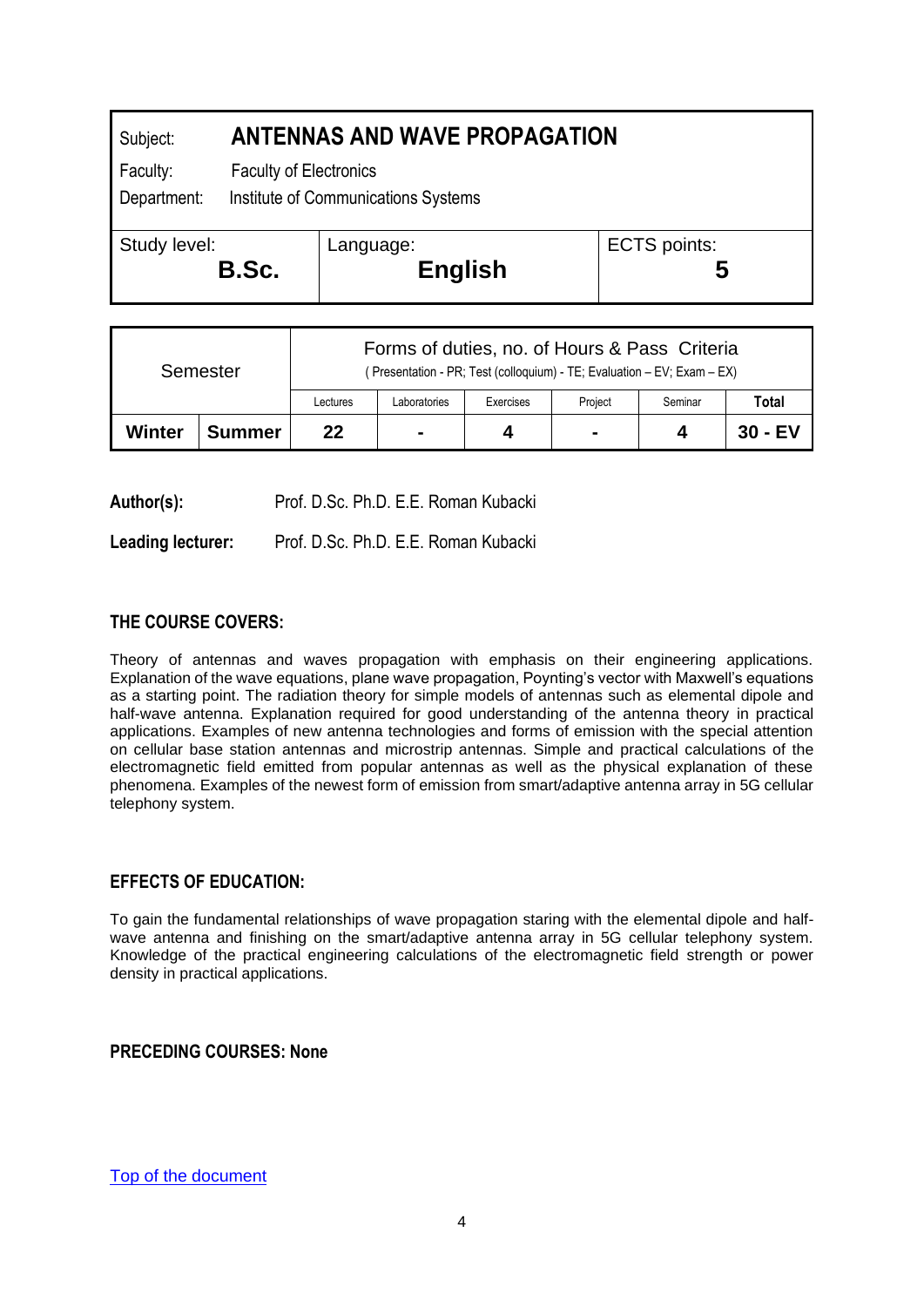# <span id="page-5-0"></span>Subject: **MEASUREMENTS OF ELECTROMAGNETIC FIELDS** Faculty: Faculty of Electronics Department: Institute of Communications Systems Study level: **B.Sc.** Language: **English** ECTS points: **5**

| Semester |        | Forms of duties, no. of Hours & Pass Criteria<br>(Presentation - PR; Test (colloquium) - TE; Evaluation - EV; Exam - EX) |             |           |                |         |         |  |
|----------|--------|--------------------------------------------------------------------------------------------------------------------------|-------------|-----------|----------------|---------|---------|--|
|          |        | Lectures                                                                                                                 | aboratories | Exercises | Project        | Seminar | Total   |  |
| Winter   | Summer | 22                                                                                                                       | -           | 4         | $\blacksquare$ |         | 30 - EV |  |

**Author(s):** Prof. D.Sc. Ph.D. E.E. Roman Kubacki

**Leading lecturer:** Prof. D.Sc. Ph.D. E.E. Roman Kubacki

# **THE COURSE COVERS:**

Ways of electromagnetic (EM) field measurements and parameters necessary to determine the level of radiation. The EM field metrology technique in relation of frequency, polarization and modulation. Aspects of measurements for electromagnetic compatibility as well as for human protection against electromagnetic radiation. Presentation of measuring instruments for different ranges of EM field covering frequencies from 50 Hz, through radio and microwave ranges until terahertz. Practical challenges will be posed to discuss the measurements of the electromagnetic field emitted from smart/adaptive antenna array used in 5G cellular telephony system.

## **EFFECTS OF EDUCATION:**

To know the measurement techniques of the electromagnetic field depending on the type of the sources, as well as frequencies of emitted radiation and modulation forms. To gain knowledge on measuring apparatus and focusing on the newest meter solutions. Forms of metrology of electromagnetic fields emitted by currently existing cellular systems and system 5G with focusing to problems of smart/adaptive antenna array forms of radiation.

**PRECEDING COURSES: None**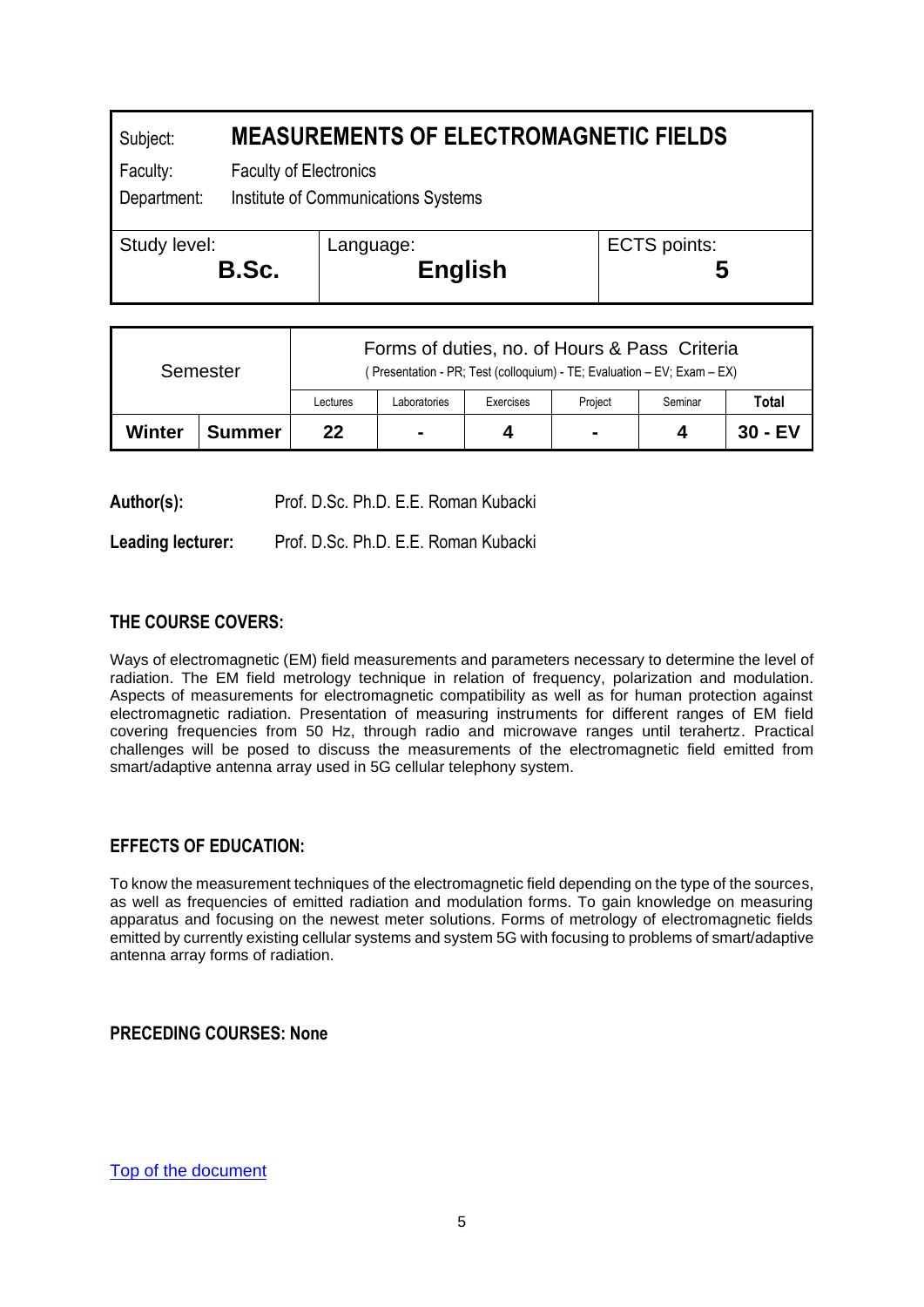<span id="page-6-0"></span>

| Subject:                |       | <b>DIGITAL CIRCUITS</b>                                             |                          |  |  |  |  |
|-------------------------|-------|---------------------------------------------------------------------|--------------------------|--|--|--|--|
| Faculty:<br>Department: |       | <b>Electronic Engineering</b><br>Institute of Communication Systems |                          |  |  |  |  |
| Study level:            | B.Sc. | Language:<br><b>English</b>                                         | <b>ECTS</b> points:<br>ე |  |  |  |  |

| Semester |               | Forms of duties, no. of Hours & Pass Criteria<br>(Presentation - PR; Test (colloquium) - TE; Evaluation - EV; Exam - EX) |              |                |         |                |           |  |
|----------|---------------|--------------------------------------------------------------------------------------------------------------------------|--------------|----------------|---------|----------------|-----------|--|
|          |               | Lectures                                                                                                                 | Laboratories | Exercises      | Project | Seminar        | Total     |  |
| Winter   | <b>Summer</b> | 20                                                                                                                       | 10           | $\blacksquare$ |         | $\blacksquare$ | $30 - EX$ |  |

**Author(s):** Prof. D.Sc. Ph.D. E.E. Ryszard Szplet

**Leading lecturer:** Prof. D.Sc. Ph.D. E.E. Ryszard Szplet

#### **THE COURSE COVERS:**

Theory of digital logic design and basic information about fundamental digital integrated circuits. Digital coding of data. Types of binary codes. Boolean algebra. Combinational circuits. Logic functions and logic forms. Gates and their symbols. Synthesis of combinational circuits. Minimization of logic forms. Hazard. Standard combinational modules. Sequential circuits. Basic theory, Mealy and Moore machines, transition graphs and tables. Latches and flip-flops. Synthesis of sequential circuits. Standard sequential modules. Introduction to VHDL. Integrated circuits, technologies and families: CMOS, ECL, TTL. CMOS building blocks with transmission gates. Memories: SRAM, DRAM, EPROM, EEPROM, Flash. Programmable circuits (PLD, CPLD, FPGA) and Application-Specific Integrated Circuits (ASIC).

#### **EFFECTS OF EDUCATION:**

To gain fundamental knowledge on theory of digital circuits and their design with the use of VHDL. Moreover, acquiring skills and knowledge related to the methods of logical synthesis of combinational and sequential circuits, information about the technology of manufacturing digital integrated circuits, as well as the structure and operation of basic logic gates and functional blocks.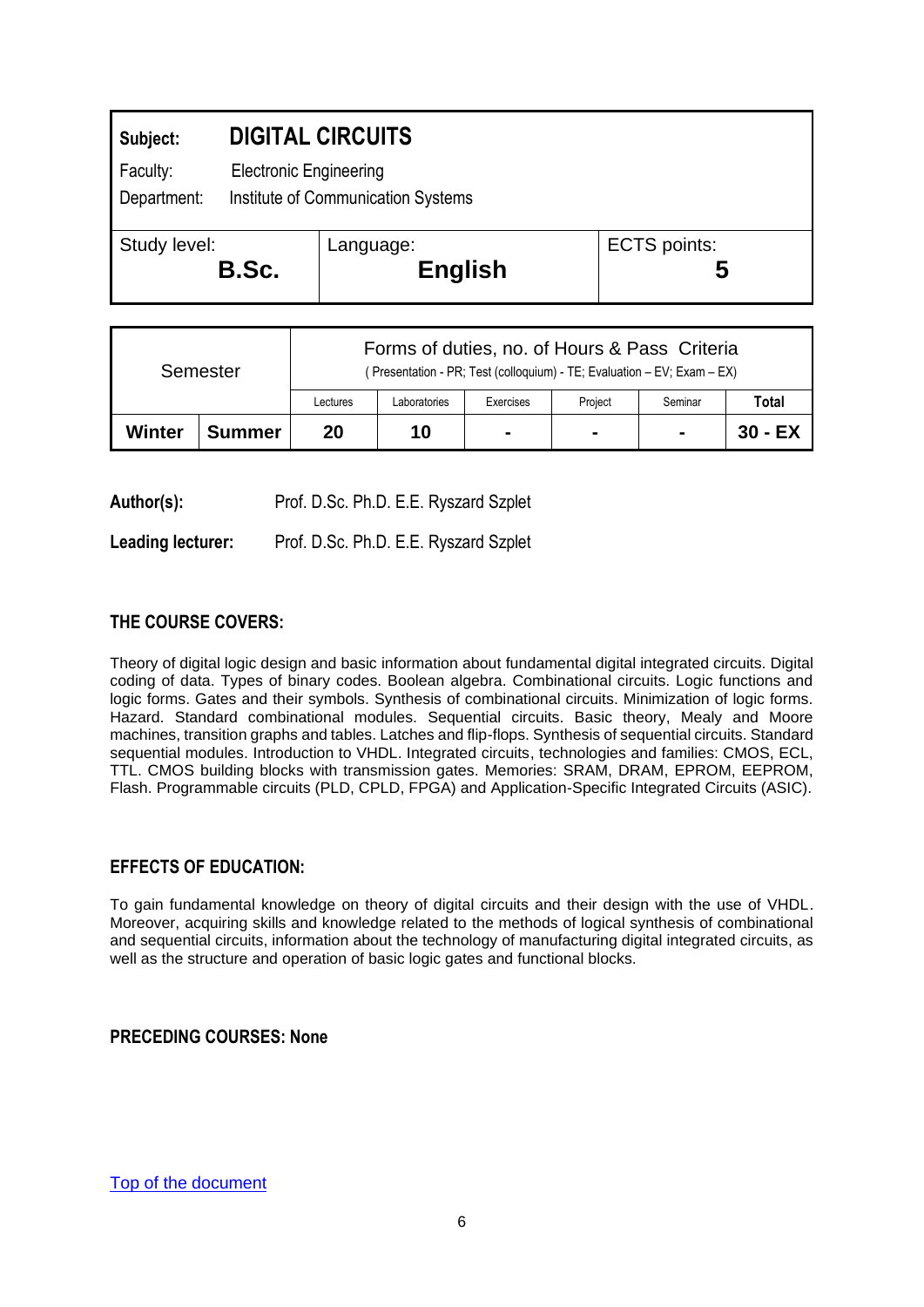<span id="page-7-0"></span>

| Subject:                | <b>ASIC DESIGN</b> |                                                                     |                     |  |  |  |  |
|-------------------------|--------------------|---------------------------------------------------------------------|---------------------|--|--|--|--|
| Faculty:<br>Department: |                    | <b>Electronic Engineering</b><br>Institute of Communication Systems |                     |  |  |  |  |
| Study level:            | M.Sc.              | Language:<br><b>English</b>                                         | <b>ECTS</b> points: |  |  |  |  |

| Semester |               | Forms of duties, no. of Hours & Pass Criteria<br>(Presentation - PR; Test (colloquium) - TE; Evaluation - EV; Exam - EX) |              |                |         |                |           |  |
|----------|---------------|--------------------------------------------------------------------------------------------------------------------------|--------------|----------------|---------|----------------|-----------|--|
|          |               | Lectures                                                                                                                 | Laboratories | Exercises      | Project | Seminar        | Total     |  |
| Winter   | <b>Summer</b> | 20                                                                                                                       | 10           | $\blacksquare$ |         | $\blacksquare$ | $30 - EX$ |  |

Author(s): Prof. D.Sc. Ph.D. E.E. Ryszard Szplet

**Leading lecturer:** Prof. D.Sc. Ph.D. E.E. Ryszard Szplet

#### **THE COURSE COVERS:**

Design of fundamental digital systems with the use of a CMOS ASIC technology - both the design process and main design tools.

Specifically: Introduction to ASIC, CMOS logic gate physical design, passive elements, interconnections, general purpose methods for circuit optimization, partitioning, floor planning, pin assignment, placement, routing, design and electrical rule checking, parameter extraction, gate level simulation and IC verification, clock signal and power distribution. Standard Cells and Gate Arrays methodologies. EDA tools for front to back end chip design.

#### **EFFECTS OF EDUCATION:**

To gain fundamental knowledge on the method of manufacturing ASIC integrated circuits, the rules of designing VLSI circuits, the principles of designing digital circuit topography, methods of power distribution and high-frequency signal distribution, input and output signal standards. Moreover, acquiring skills and knowledge related to models of computer simulation components, as well as the Cadence and Electric design environments.

#### **PRECEDING COURSES: None**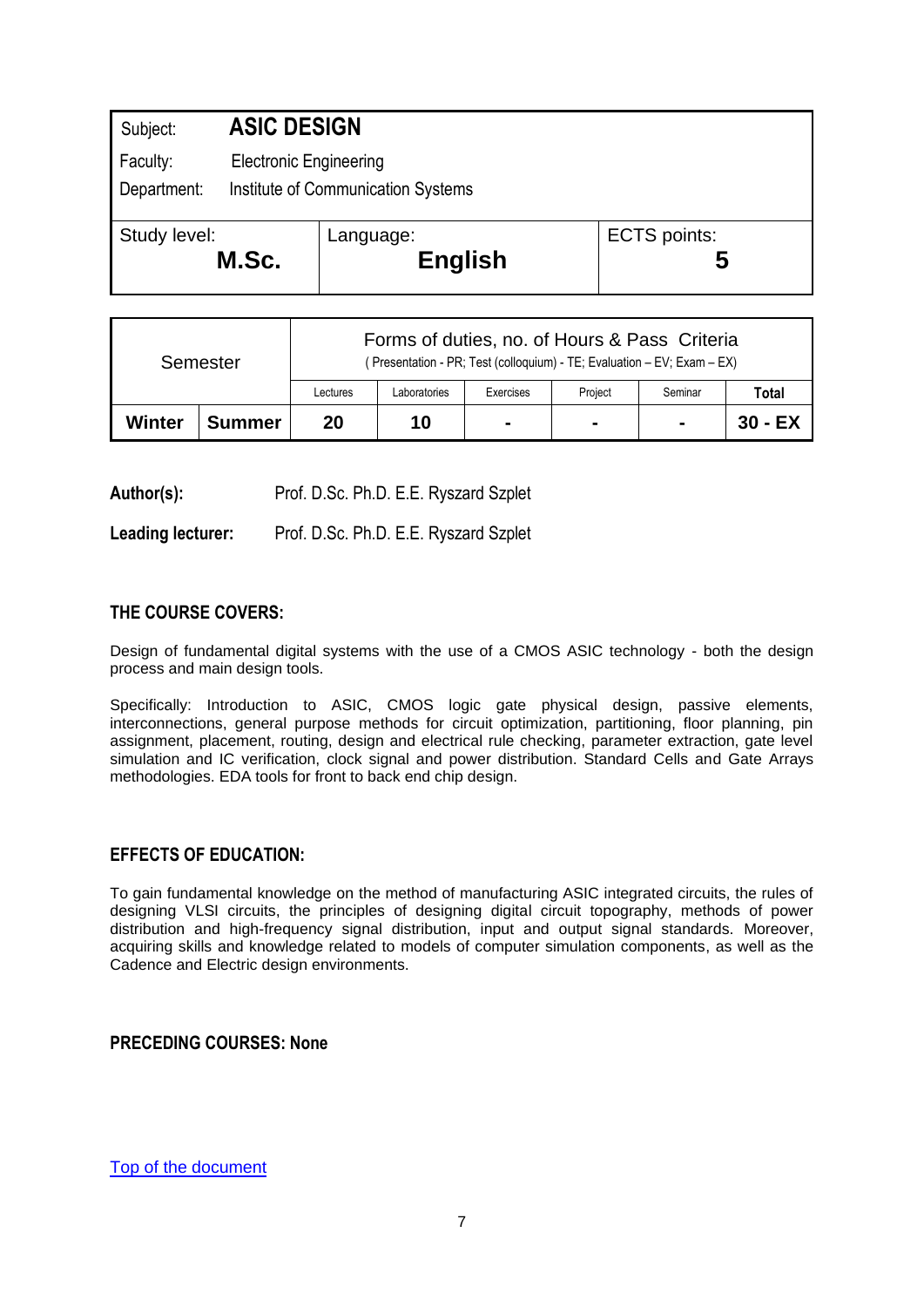<span id="page-8-0"></span>

| Subject:     |                                    | <b>ACOUSTIC SIGNAL PROCESSING</b> |                     |  |  |  |  |
|--------------|------------------------------------|-----------------------------------|---------------------|--|--|--|--|
| Faculty:     | <b>Electronic Engineering</b>      |                                   |                     |  |  |  |  |
| Department:  | Institute of Communication Systems |                                   |                     |  |  |  |  |
| Study level: | B.Sc.                              | Language:<br><b>English</b>       | <b>ECTS</b> points: |  |  |  |  |

| Semester |               | Forms of duties, no. of Hours & Pass Criteria<br>(Presentation - PR; Test (colloquium) - TE; Evaluation - EV; Exam - EX) |              |                |                |         |           |  |
|----------|---------------|--------------------------------------------------------------------------------------------------------------------------|--------------|----------------|----------------|---------|-----------|--|
|          |               | Lectures                                                                                                                 | Laboratories | Exercises      | Project        | Seminar | Total     |  |
| Winter   | <b>Summer</b> | 12                                                                                                                       | 16           | $\blacksquare$ | $\blacksquare$ |         | $30 - EV$ |  |

**Author(s):** D.Sc. Ph.D. E.E. Zbigniew Piotrowski

**Leading lecturer:** D.Sc. Ph.D. E.E. Zbigniew Piotrowski

## **THE COURSE COVERS:**

Basic concepts of acoustic signal theory and practice. Among others the following topics: overall sound characteristic, acoustic wave propagation, articulation, sound perception in amplitude, frequency and time domains, sound effects, lossless compression, sound synthesis and analysis, speech intelligibility and quality, psychoacoustic modeling, vocoders, source sound localization methods.

Laboratory experiments explaining the topics based on simulation and prototyping tools: Matlab and Simulink environment.

#### **EFFECTS OF EDUCATION:**

To gain knowledge on principles of Acoustic Signal acquisition and modelling in audio and telecommunications channels.

To be able to implement audio processing algorithms in practical applications.

#### **PRECEDING COURSES: None**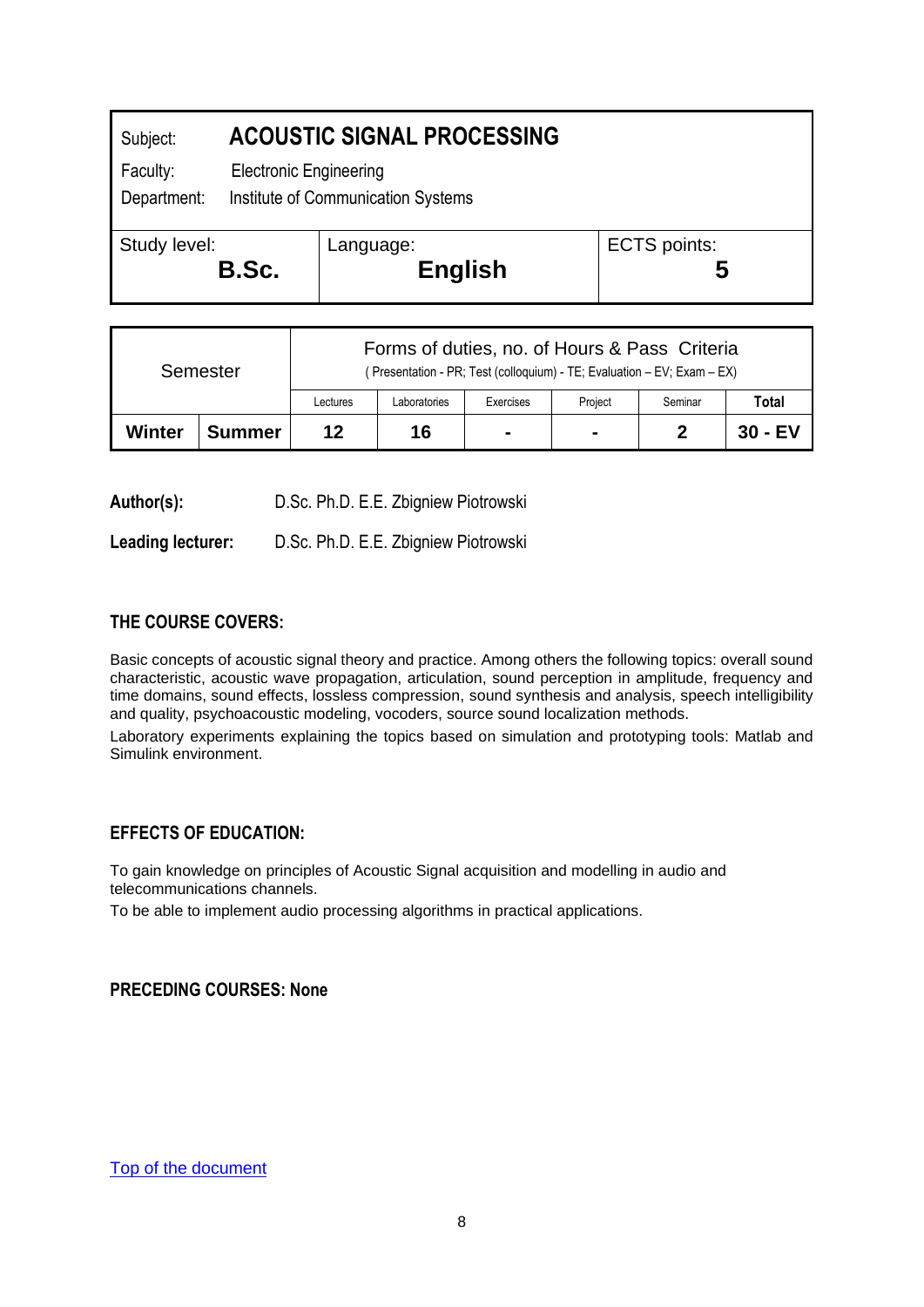<span id="page-9-0"></span>

| Subject:                |                               | <b>SIGNAL ANALYSIS</b>             |                          |
|-------------------------|-------------------------------|------------------------------------|--------------------------|
| Faculty:<br>Department: | <b>Electronic Engineering</b> | Institute of Communication Systems |                          |
| Study level:<br>B.Sc.   |                               | Language:<br><b>English</b>        | <b>ECTS</b> points:<br>ე |

| Semester |               | Forms of duties, no. of Hours & Pass Criteria<br>(Presentation - PR; Test (colloquium) - TE; Evaluation - EV; Exam - EX) |              |                |         |         |           |  |
|----------|---------------|--------------------------------------------------------------------------------------------------------------------------|--------------|----------------|---------|---------|-----------|--|
|          |               | Lectures                                                                                                                 | Laboratories | Exercises      | Project | Seminar | Total     |  |
| Winter   | <b>Summer</b> | 12                                                                                                                       | 16           | $\blacksquare$ | $\,$    |         | $30 - EV$ |  |

**Author(s):** D.Sc. Ph.D. E.E. Zbigniew Piotrowski

**Leading lecturer:** D.Sc. Ph.D. E.E. Zbigniew Piotrowski

## **THE COURSE COVERS:**

Basic concepts of digital signal processing. Among others the following topics: continuous and discrete signals, theory and practice of signal acquisition, linear signals, superposition and convolution, sampling and quantization theory, Z transform, zeros and poles modeling, digital filtration theory, digital filters designing and prototyping, Fast Fourier Transform and based on FFT algorithms, correlation analysis, windowing and Power Spectrum Density estimation, adaptive algorithms and schemes as well as artificial intelligence methods. Described topics are exhaustively explained on

Laboratory experiments explaining the topics based on simulation and prototyping tools: Matlab and Simulink environment.

## **EFFECTS OF EDUCATION:**

To gain knowledge on principles of time-frequency and space Signal Acoustic and modelling in telecommunications channels.

To be able to implement signal processing algorithms in practical applications.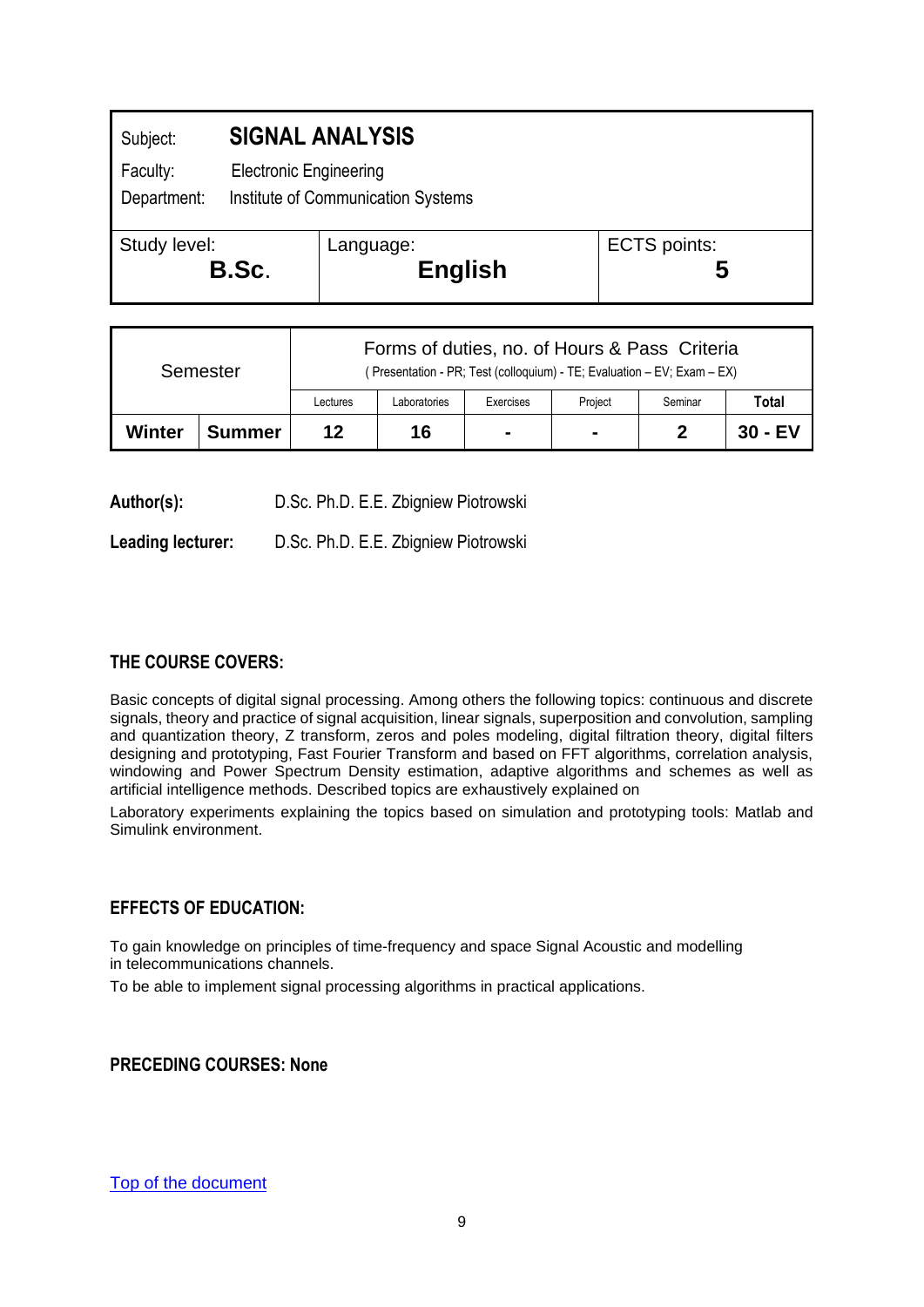<span id="page-10-0"></span>

| Subject:                |  | <b>RADIO EQUIPMENT PROGRAMMING</b>                                  |                          |  |  |  |  |  |
|-------------------------|--|---------------------------------------------------------------------|--------------------------|--|--|--|--|--|
| Faculty:<br>Department: |  | <b>Electronic Engineering</b><br>Institute of Communication Systems |                          |  |  |  |  |  |
| Study level:<br>B.Sc.   |  | Language:<br><b>English</b>                                         | <b>ECTS</b> points:<br>5 |  |  |  |  |  |

| Semester |               | Forms of duties, no. of Hours & Pass Criteria<br>(Presentation - PR; Test (colloquium) - TE; Evaluation - EV; Exam - EX) |              |                |                |         |         |  |
|----------|---------------|--------------------------------------------------------------------------------------------------------------------------|--------------|----------------|----------------|---------|---------|--|
|          |               | Lectures                                                                                                                 | Laboratories | Exercises      | Project        | Seminar | Total   |  |
| Winter   | <b>Summer</b> | 21                                                                                                                       | 8 - EV       | $\blacksquare$ | $\blacksquare$ | 1 - PR  | 30 - EV |  |

**Author(s):** D.Sc. Ph.D. E.E. Jerzy Łopatka

**Leading lecturer:** D.Sc. Ph.D. E.E. Jerzy Łopatka

## **THE COURSE COVERS:**

Architecture, properties and programming principles of Software Defined Radios (SDR), specifically:

- Basic architecture of radio devices
- Architecture of Software Defined Radios
- Properties of GNU Radio environment

Laboratory exercises with the use of USRP devices and GNU Radio software environment.

## **EFFECTS OF EDUCATION:**

To gain knowledge on principles of Software Defined Radio architecture and operation. To be able to use GNU Radio environment for USRP programming in practical applications.

## **PRECEDING COURSES:**

Principles of Signal Processing Principles of Telecommunications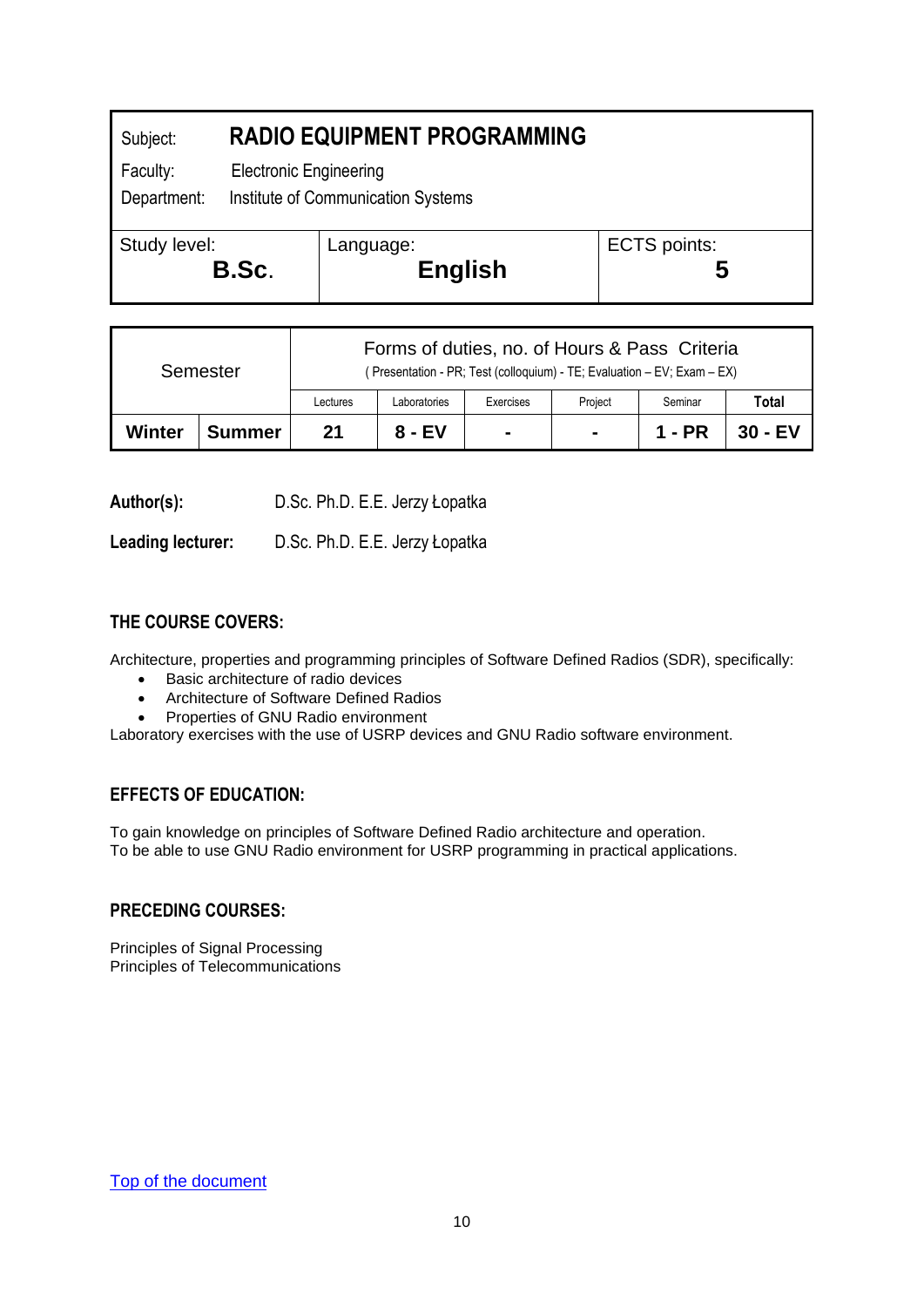<span id="page-11-0"></span>

| Subject:                |       | <b>MICROSTRIP ANTENNAS</b>                                     |                          |  |  |  |
|-------------------------|-------|----------------------------------------------------------------|--------------------------|--|--|--|
| Faculty:<br>Department: |       | <b>Electronic Engineering</b><br>Institute of Radioelectronics |                          |  |  |  |
| Study level:            | B.Sc. | Language:<br><b>English</b>                                    | <b>ECTS</b> points:<br>C |  |  |  |

| Semester |               | Forms of duties, no. of Hours & Pass Criteria<br>(Presentation - PR; Test (colloquium) - TE; Evaluation - EV; Exam - EX) |                |                |                |         |         |  |
|----------|---------------|--------------------------------------------------------------------------------------------------------------------------|----------------|----------------|----------------|---------|---------|--|
|          |               | Lectures                                                                                                                 | Laboratories   | Exercises      | Project        | Seminar | Total   |  |
| Winter   | <b>Summer</b> | 24                                                                                                                       | $\blacksquare$ | $\blacksquare$ | $\blacksquare$ |         | 30 - EV |  |

**Author(s):** D.Sc. Ph.D. E.E. Mateusz Pasternak

**Leading lecturer:** D.Sc. Ph.D. E.E. Mateusz Pasternak

## **THE COURSE COVERS:**

Analyses of the fundamental properties of microstrip structures as an radiating elements of planar antennas - both theoretical and practical aspects.

Specifically: analytical and numerical methods of microstrip structures modelling, methods and systems of planar antennas feeding, multi-band and multi-polarized microstrip antennas construction, methods of planar antennas design, antenna metrology aspects, antenna manufacturing process.

## **EFFECTS OF EDUCATION:**

To gain fundamental knowledge on planar antennas, design, construction and manufacturing including analytical modelling, engineering calculations, design of feeding and matching structures and antenna measurements skills.

To be able to chose the appropriate antenna type for given purpose, to calculate their geometry, manufacture the laboratory model and measure the real properties of it.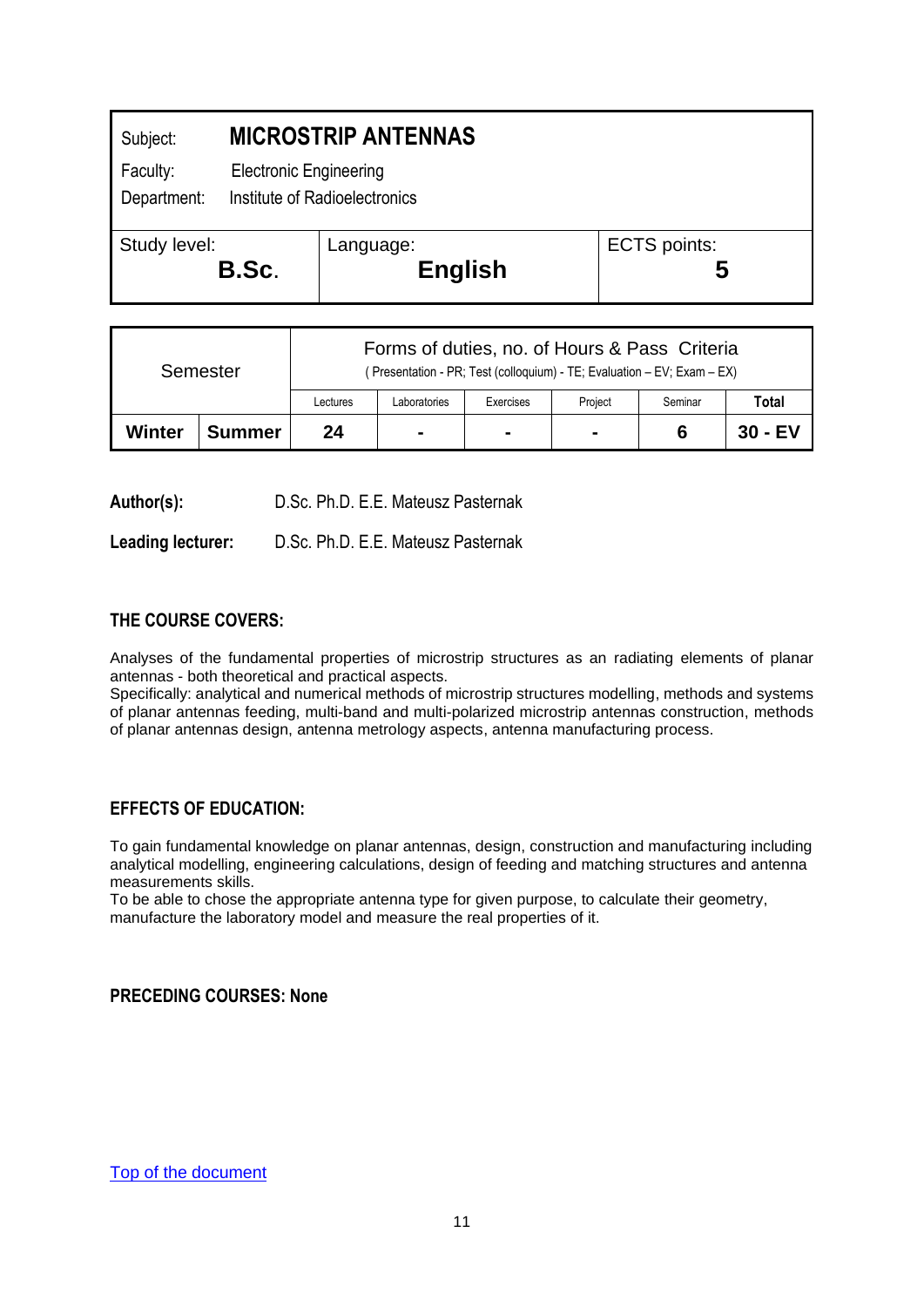<span id="page-12-0"></span>

| Subject:     |                               | <b>PRINCIPLES OF ACOUSTOELECTRONIC</b> |              |  |  |  |  |  |
|--------------|-------------------------------|----------------------------------------|--------------|--|--|--|--|--|
| Faculty:     |                               | <b>Electronic Engineering</b>          |              |  |  |  |  |  |
| Department:  | Institute of Radioelectronics |                                        |              |  |  |  |  |  |
| Study level: | B.Sc.                         | Language:<br><b>English</b>            | ECTS points: |  |  |  |  |  |

| Semester |               | Forms of duties, no. of Hours & Pass Criteria<br>(Presentation - PR; Test (colloquium) - TE; Evaluation - EV; Exam - EX) |                |           |                |                |         |  |
|----------|---------------|--------------------------------------------------------------------------------------------------------------------------|----------------|-----------|----------------|----------------|---------|--|
|          |               | Lectures                                                                                                                 | Laboratories   | Exercises | Project        | Seminar        | Total   |  |
| Winter   | <b>Summer</b> | 24                                                                                                                       | $\blacksquare$ | 6         | $\blacksquare$ | $\blacksquare$ | 30 - EV |  |

**Author(s):** D.Sc. Ph.D. E.E. Mateusz Pasternak

**Leading lecturer:** D.Sc. Ph.D. E.E. Mateusz Pasternak

## **THE COURSE COVERS:**

Fundamental properties of elastic vibrations and waves in solids. The methods of excitation and detection of acoustic bulk and surface waves in solids. Basic knowledge about design the acoustoelectronic devices like filters, resonators, sensors, actuators and special devices. Metrological aspects of the devices.

## **EFFECTS OF EDUCATION:**

To gain fundamental knowledge on properties of elastic vibrations and waves in solids. To be able to design simple acoustoelectronic device and apply it as an element of the electronic system.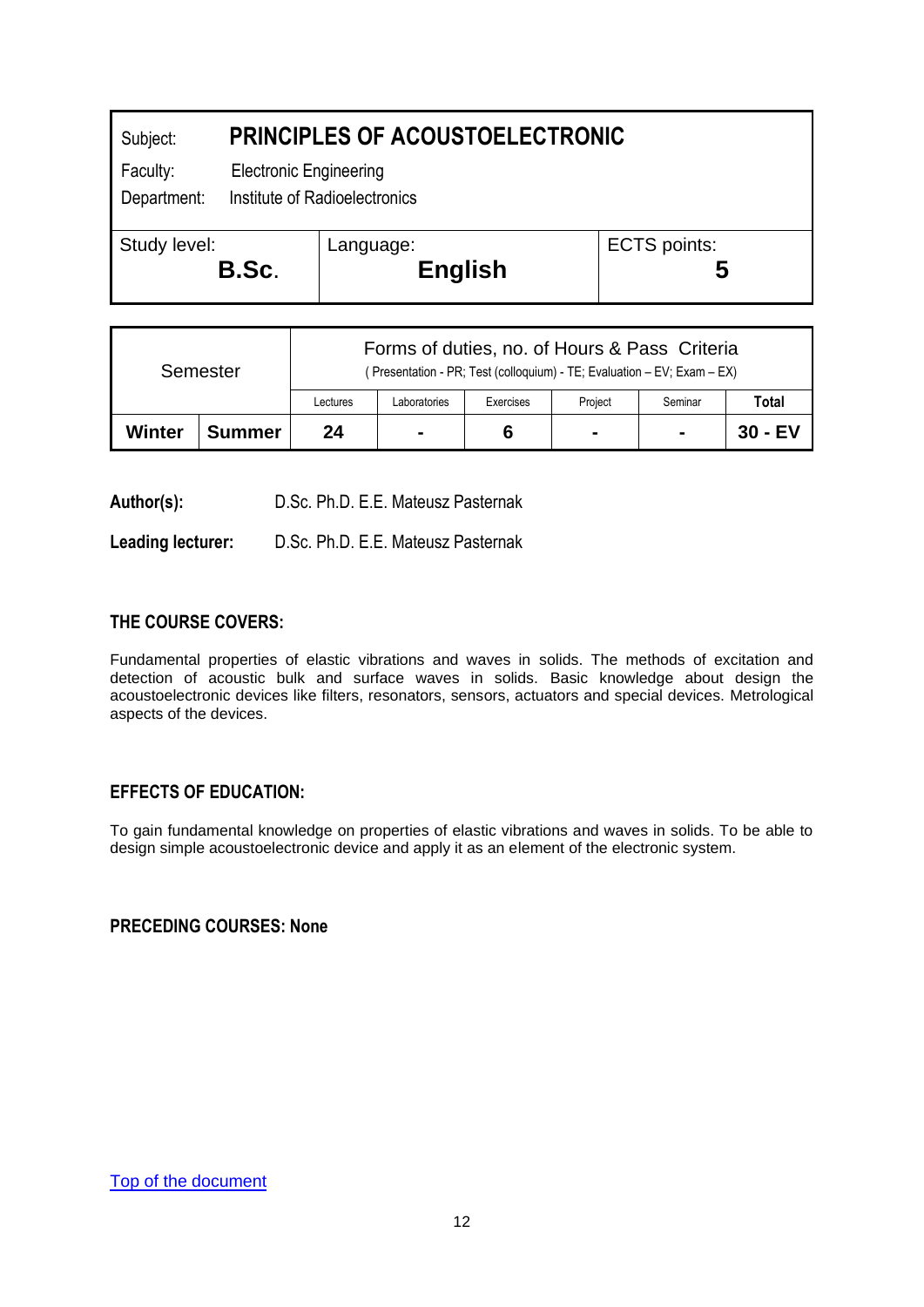<span id="page-13-0"></span>

| Subject:              | <b>REMOTE SENSING PRINCIPLES</b> |                             |                     |  |  |
|-----------------------|----------------------------------|-----------------------------|---------------------|--|--|
| Faculty:              | Electronics                      |                             |                     |  |  |
| Department:           | Institute of Radioelectronics    |                             |                     |  |  |
| Study level:<br>B.Sc. |                                  | Language:<br><b>English</b> | <b>ECTS points:</b> |  |  |
|                       |                                  |                             |                     |  |  |

| Semester |               | Forms of duties, no. of Hours & Pass Criteria<br>(Presentation - PR; Test (colloquium) - TE; Evaluation - EV; Exam - EX) |              |                |                |                |         |
|----------|---------------|--------------------------------------------------------------------------------------------------------------------------|--------------|----------------|----------------|----------------|---------|
|          |               | Lectures                                                                                                                 | Laboratories | Exercises      | Project        | Seminar        | Total   |
| Winter   | <b>Summer</b> | 24                                                                                                                       | $6 - EV$     | $\blacksquare$ | $\blacksquare$ | $\blacksquare$ | 30 - EV |

**Author:** D.Sc. Ph.D. E.E. Jerzy Pietrasiński

**Leading lecturer:** D.Sc. Ph.D. E.E. Jerzy Pietrasiński

## **THE COURSE COVERS:**

Remote sensing definition and utilized kind of waves characterization. Remote sensors in different monitoring systems applications for situational awareness goals. Elements of radar fundamentals:

- radar basis, radar classifications, primary radar and secondary radar,
- radar cross section, radar range, radar coverage diagram,
- chosen problems of radar signal synthesis and processing including chirp signals.

Examples of radar applications: radar in air control systems, automotive radar, ground – penetrating radar, SAR (synthetic aperture radar), meteo radar etc.

#### **EFFECTS OF EDUCATION:**

To gain fundamental knowledge on remote sensors essence, solutions and applications especially with relation to radars.

To be able to estimate basic features of different remote sensing solutions.

#### **PRECEDING COURSES:**

- antennas and wave propagation
- probability theory
- random signal processing
- testing statistical hypotheses.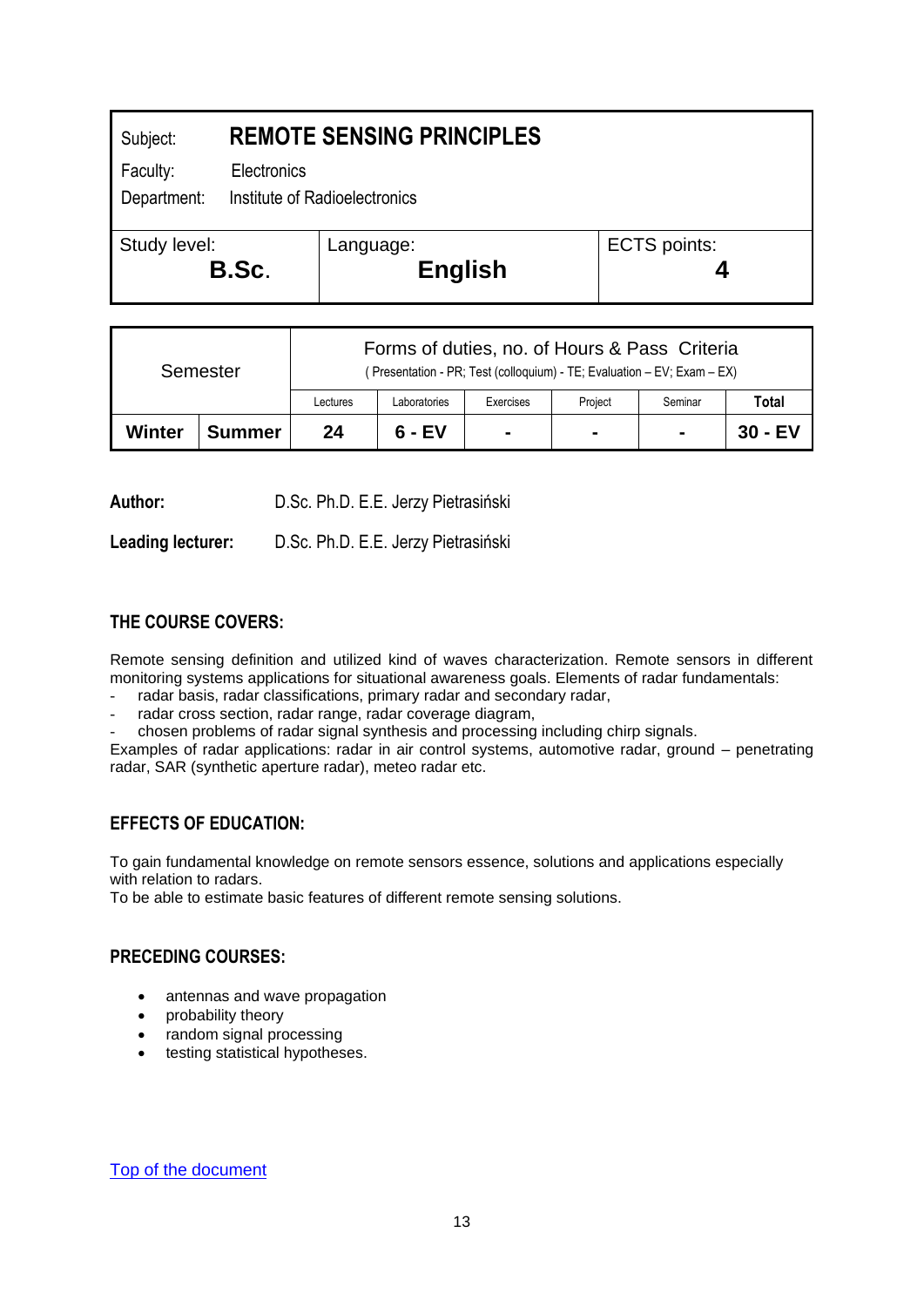## <span id="page-14-0"></span>Subject: **WIRELESS COMMUNICATION SYSTEMS** Faculty: Electronic Engineering Department: Institute of Communications Systems Study level: **B.Sc**. Language: **English** ECTS points: **6**

| Semester |               | Forms of duties, no. of Hours & Pass Criteria<br>(Presentation - PR; Test (colloquium) - TE; Evaluation - EV; Exam - EX) |              |                |         |         |           |
|----------|---------------|--------------------------------------------------------------------------------------------------------------------------|--------------|----------------|---------|---------|-----------|
|          |               | Lectures                                                                                                                 | Laboratories | Exercises      | Project | Seminar | Total     |
| Winter   | <b>Summer</b> | 22                                                                                                                       |              | $\blacksquare$ |         | н.      | $30 - TE$ |

**Author(s):** D.Sc. Ph.D. E.E. Jarosław Michalak

**Leading lecturer:** D.Sc. Ph.D. E.E. Jarosław Michalak

## **THE COURSE COVERS:**

Theoretical basics and applications of the wireless communications systems, specifically:

- Classification of wireless systems. Denotations of radio emissions. Radio access methods.
- Cellular and Trunking systems
- HF communications
- VHF communications. Software Defined Radio and Cognitive Radio
- Relay Lines and Satellite communications
- PAN and WLAN

Laboratories exercises with use od HF, VHF and UHF transceivers, computers with Matlab-Simulink software for simulation tests as well as specialized communication testers (operation and testing of real radio devices based on selected radio stations and computer simulation systems).

#### **EFFECTS OF EDUCATION:**

Basic knowledge of wireless communication systems and techniques. Basic ability to configure, run and test radio devices with the use of built-in and external measuring instruments.

## **PRECEDING COURSES: None**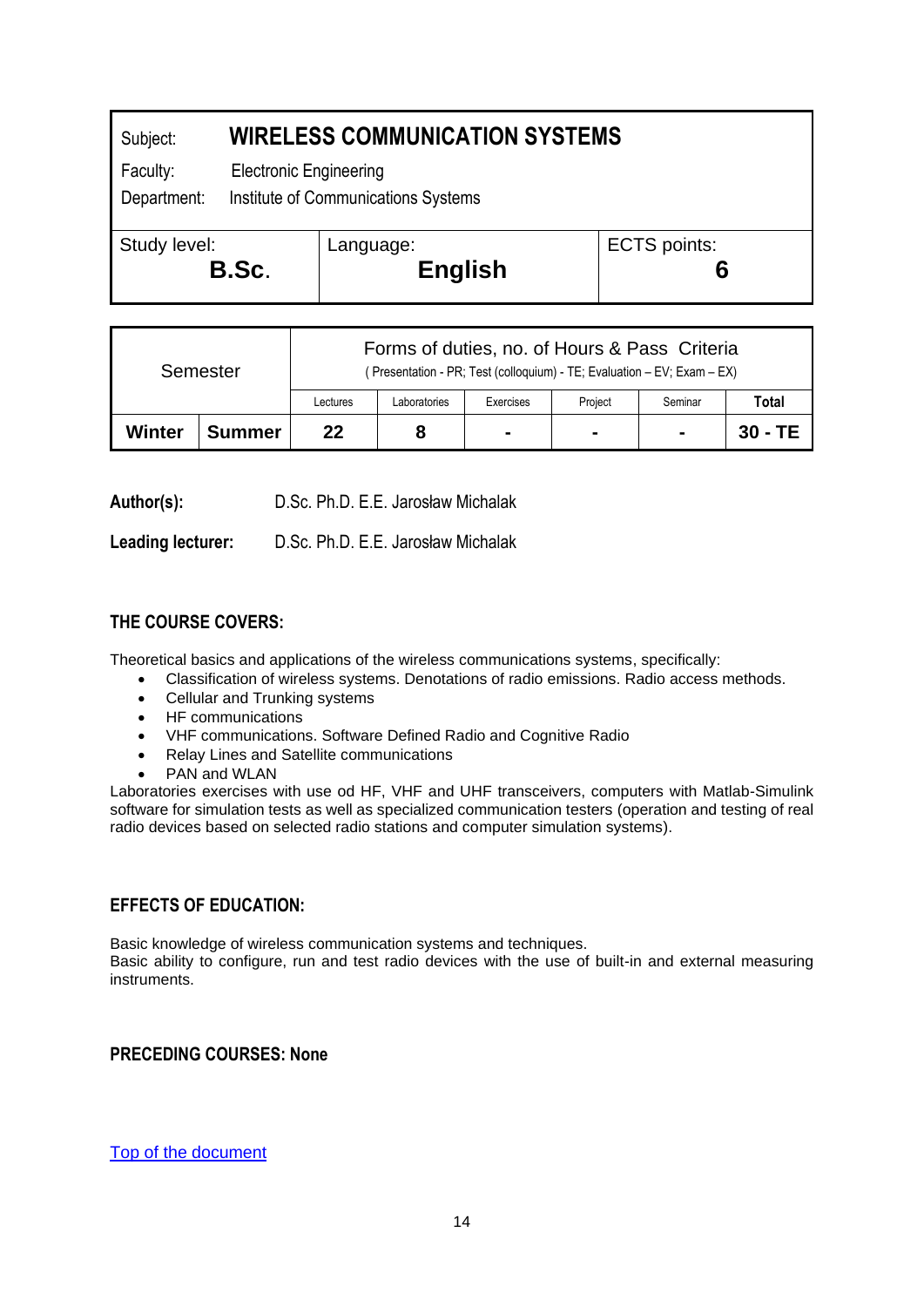# <span id="page-15-0"></span>Subject: **INTRODUCTION TO SATELLITE COMMUNICATION**

Faculty: Electronic Engineering

Department: Institute of Communications Systems

| Study level: | Language:      | ECTS points: |
|--------------|----------------|--------------|
| B.Sc.        | <b>English</b> |              |

| Semester |               | Forms of duties, no. of Hours & Pass Criteria<br>(Presentation - PR; Test (colloquium) - TE; Evaluation - EV; Exam - EX) |              |                |         |         |         |
|----------|---------------|--------------------------------------------------------------------------------------------------------------------------|--------------|----------------|---------|---------|---------|
|          |               | Lectures                                                                                                                 | Laboratories | Exercises      | Project | Seminar | Total   |
| Winter   | <b>Summer</b> | 14                                                                                                                       |              | $\blacksquare$ | -       |         | 16 - TE |

**Author(s):** Lt. Col. Ph.D. E.E. Mariusz Bednarczyk

**Leading lecturer:** Lt. Col. Ph.D. E.E. Mariusz Bednarczyk

# **THE COURSE COVERS:**

Essential elements of satellite communications systems, specifically basic technical information on how the systems are designed and operate.

## **EFFECTS OF EDUCATION:**

To be able to:

- identify the structure and key features of satellite communication,
- provide a description of the functional elements of the communication satellites,
- specify the frequency bands and MAC techniques used in satellite communication, as well as how is the route of the signals from the calling terminal to the called one designated,
- understand the physics of the radio link between the Earth station and the satellite and covers the factors that are under the designer's control as well as those that are not,
- describe typical satellite network architectures in terms of topology, connectivity, TCP/IP protocol and its enhancements for satellite networks,
- distinguish the technology used for satellite communication systems, fixed and mobile very small aperture terminal (VSAT) applications, and mobile satellite services.

#### **PRECEDING COURSES: None**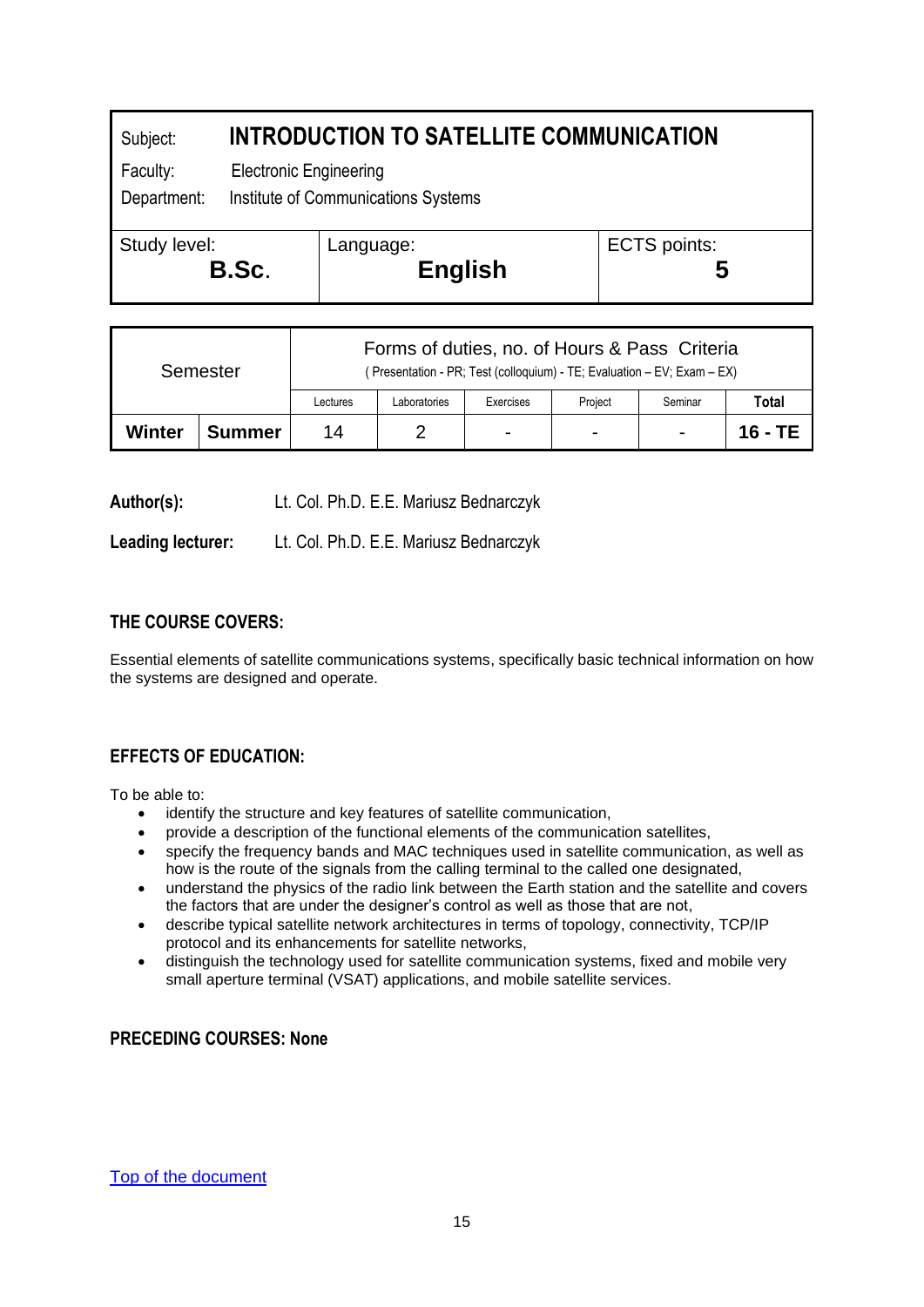# <span id="page-16-0"></span>Subject: **PROGRAMMABLE LOGIC DEVICES 1** Faculty: Electronic Engineering Department: Institute of Communication Systems Study level: **B.Sc**. Language: **English** ECTS points: **4**

| Semester |               | Forms of duties, no. of Hours & Pass Criteria<br>(Presentation - PR; Test (colloquium) - TE; Evaluation - EV; Exam - EX) |              |                |                |                |         |
|----------|---------------|--------------------------------------------------------------------------------------------------------------------------|--------------|----------------|----------------|----------------|---------|
|          |               | Lectures                                                                                                                 | Laboratories | Exercises      | Project        | Seminar        | Total   |
| Winter   | <b>Summer</b> | 12                                                                                                                       | 8 - EV       | $\blacksquare$ | $\blacksquare$ | $\blacksquare$ | 20 - TE |

**Author(s):** Ph.D. E.E. Paweł Kwiatkowski

**Leading lecturer:** Ph.D. E.E. Paweł Kwiatkowski

# **THE COURSE COVERS:**

Principles and practices of digital logic design using programmable logic devices (PLDs), specifically:

- brief history of programmable devices,
- concept and architecture of PLDs,
- configurable logic elements and dedicated functional blocks in field-programmable gate array (FPGA) devices,
- introduction to hardware description languages (HDLs),
- electronic design automation (EDA) tools and common design techniques.

Laboratory exercises on implementation of digital circuits, both combinational (logic gates, arithmetic modules, multiplexers, comparators, etc.) and sequential (flip-flops, registers, counters, state machines, etc.), in an FPGA device.

## **EFFECTS OF EDUCATION:**

To gain basic knowledge of programmable logic devices and be able to design digital circuits using HDL.

## **PRECEDING COURSES:**

Digital circuits.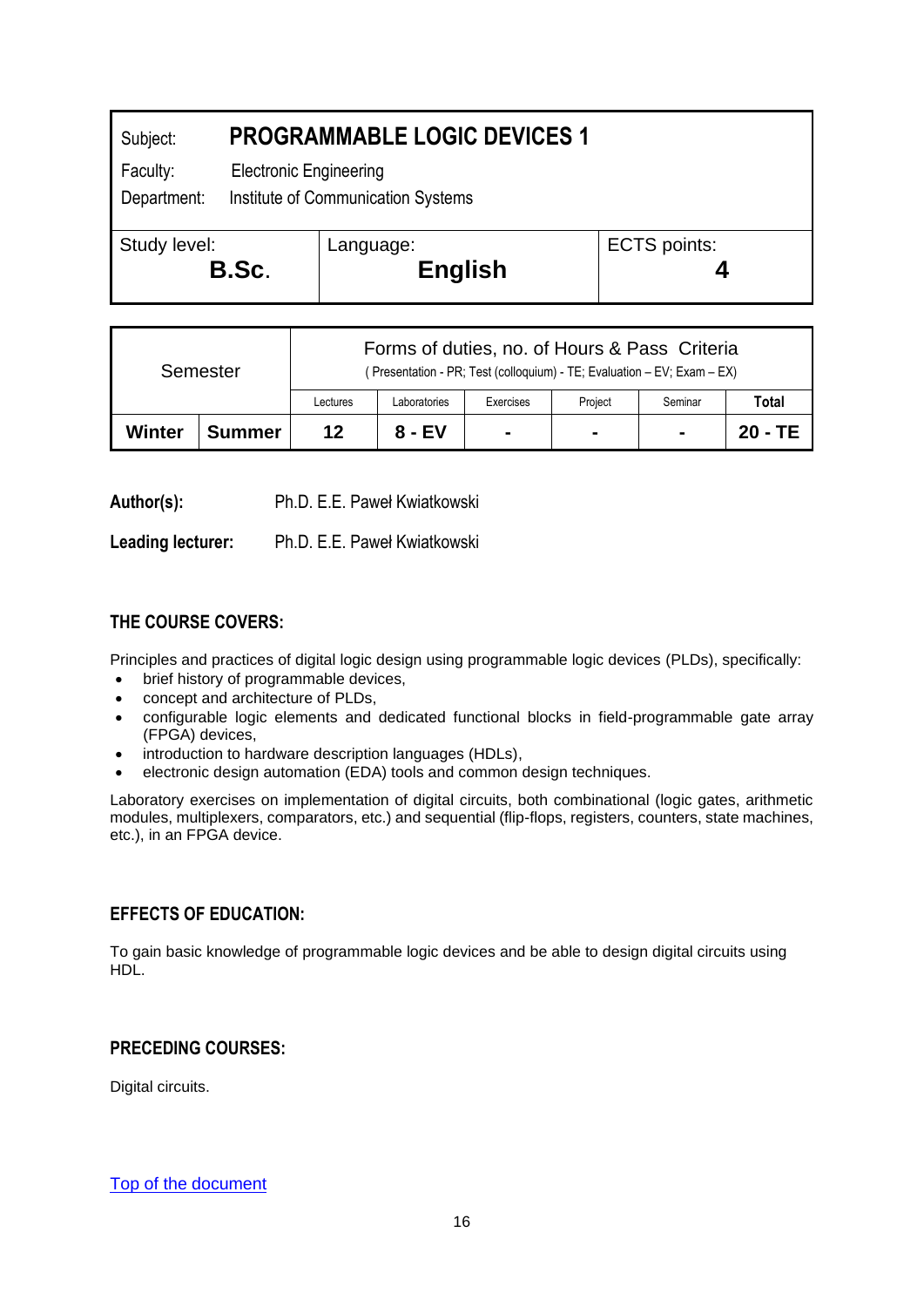<span id="page-17-0"></span>

| Subject:                | <b>PROGRAMMABLE LOGIC DEVICES 2</b>                                 |                             |                     |  |  |
|-------------------------|---------------------------------------------------------------------|-----------------------------|---------------------|--|--|
| Faculty:<br>Department: | <b>Electronic Engineering</b><br>Institute of Communication Systems |                             |                     |  |  |
| Study level:<br>M.Sc.   |                                                                     | Language:<br><b>English</b> | <b>ECTS</b> points: |  |  |

| Semester |               | Forms of duties, no. of Hours & Pass Criteria<br>(Presentation - PR; Test (colloquium) - TE; Evaluation - EV; Exam - EX) |              |                |         |          |         |
|----------|---------------|--------------------------------------------------------------------------------------------------------------------------|--------------|----------------|---------|----------|---------|
|          |               | Lectures                                                                                                                 | Laboratories | Exercises      | Project | Seminar  | Total   |
| Winter   | <b>Summer</b> | 10                                                                                                                       |              | $\blacksquare$ | 14 - EV | $2 - PR$ | 30 - EV |

**Author(s):** Ph.D. E.E. Paweł Kwiatkowski

**Leading lecturer:** Ph.D. E.E. Paweł Kwiatkowski

## **THE COURSE COVERS:**

Extended knowledge of programmable logic device (PLD) architectures and design techniques, specifically:

- complex PLD architectures (SoC/RF FPGAs, heterogeneous computing platforms),
- construction, capabilities and applications of dedicated functional blocks available in FPGAs,
- timing analysis, using design constraints to improve circuit performance,
- VHDL coding tips and tricks.

Individual project of a complex digital system implemented in a PLD device, defended in a seminar.

## **EFFECTS OF EDUCATION:**

To extend knowledge of PLDs and be able to design complex digital circuits using VHDL.

#### **PRECEDING COURSES:**

Digital circuits, Programmable logic devices 1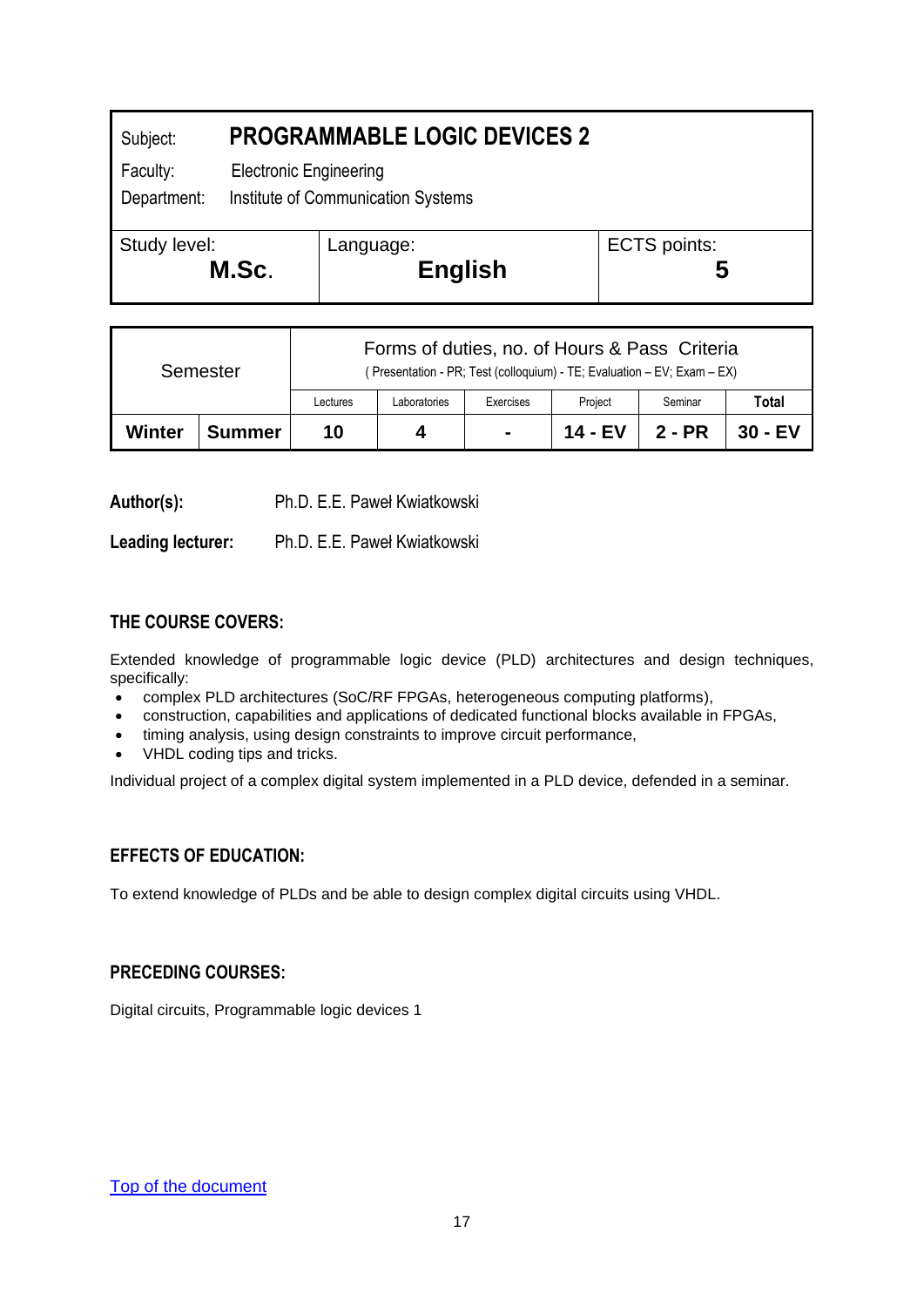# <span id="page-18-0"></span>Subject: **5G NETWORK APPLICATION FOR THE MILITARY**

Faculty: Electronic Engineering

Department: Institute of Communications Systems

| Study level: | Language:      | ECTS points: |
|--------------|----------------|--------------|
| B.Sc.        | <b>English</b> |              |

| Semester |               | Forms of duties, no. of Hours & Pass Criteria<br>(Presentation - PR; Test (colloquium) - TE; Evaluation – EV; Exam – EX) |              |                |                |                |         |
|----------|---------------|--------------------------------------------------------------------------------------------------------------------------|--------------|----------------|----------------|----------------|---------|
|          |               | Lectures                                                                                                                 | Laboratories | Exercises      | Project        | Seminar        | Total   |
| Winter   | <b>Summer</b> | 22                                                                                                                       | $8 - EV$     | $\blacksquare$ | $\blacksquare$ | $\blacksquare$ | 30 - EX |

**Leading lecturer:** D.Sc. Ph.D. E.E. Paweł Skokowski

# **THE COURSE COVERS:**

Principles and practices of 5G, specifically:

- 5G network technologies
- 5G use cases and system concept
- 5G Network Architecture
- 5G architecture elements and functionalities/roles
- Millimeter wave communications
- Device-to-device (D2D) communications
- The 5G radio-access technologies
- Machine-type communications
- Massive multiple-input multiple-output (MIMO) systems
- 5G Network Miltary Gaps
- 5G network Military Application and use cases:
	- o 5G network in Spectrum Situation Awareness application (workshop)
	- o 5G network Military Application and use cases (own work/seminar/workshop with teacher support)

Laboratories/workshops using 5G hardware, computers with dedicated for 5G technology software.

# **EFFECTS OF EDUCATION:**

To be familiar with 5G technology both in civilian and military aspects.

# **PRECEDING COURSES:**

If possible: Modulation and Demodulation Techniques